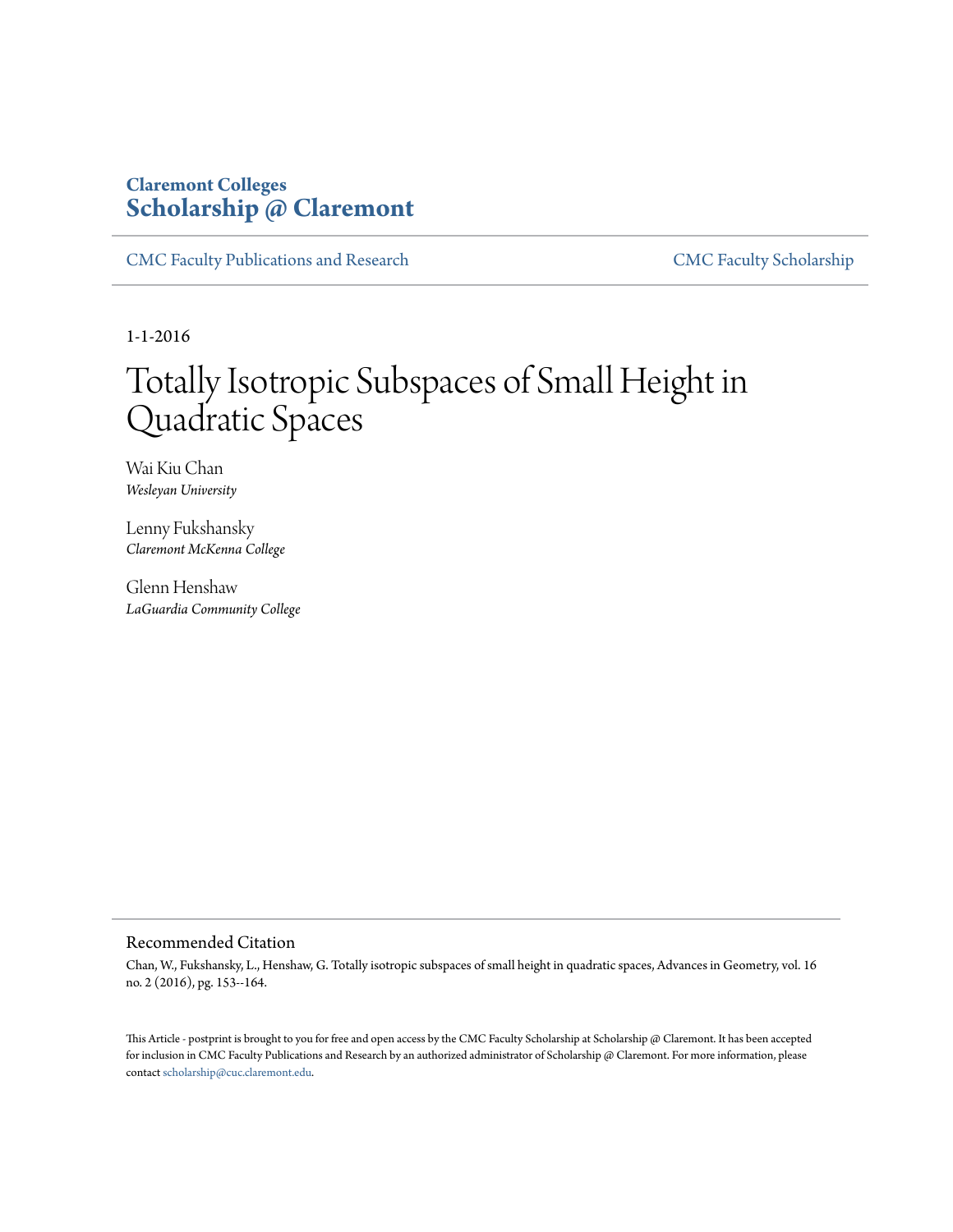## TOTALLY ISOTROPIC SUBSPACES OF SMALL HEIGHT IN QUADRATIC SPACES

WAI KIU CHAN, LENNY FUKSHANSKY, AND GLENN R. HENSHAW

ABSTRACT. Let K be a global field or  $\overline{Q}$ , F a nonzero quadratic form on  $K^N$ ,  $N \geq 2$ , and V a subspace of  $K^N$ . We prove the existence of an infinite collection of finite families of small-height maximal totally isotropic subspaces of  $(V, F)$  such that each such family spans V as a K-vector space. This result generalizes and extends a well known theorem of J. Vaaler [16] and further contributes to the effective study of quadratic forms via height in the general spirit of Cassels' theorem on small zeros of quadratic forms. All bounds on height are explicit.

#### 1. Introduction and statement of results

In his celebrated 1955 paper [3] J. W. S. Cassels proved that an integral quadratic form which is isotropic over  $\mathbb Q$  has a non-trivial integral zero of bounded height (we detail the necessary notation of heights and quadratic forms in Section 2 below). At the heart of Cassels' argument lies a beautiful geometric idea, based on Minkowski's Linear Forms Theorem and an appropriately chosen orthogonal reflection of the quadratic space in question. The investigation of small-height zeros of quadratic forms has since been taken up by a number of authors (see [8] for an overview) with geometric ideas continuing to play a key role. In particular, geometry of numbers techniques along with orthogonal projections were used by Schlickewei [13] to prove the existence of a small-height maximal totally isotropic subspace in an isotropic rational quadratic space, and the method was then extended by Schlickewei and W. M. Schmidt [14] to prove the existence of a family of such small-height subspaces which generate the entire quadratic space. The Schlickewei-Schmidt results were then extended over number fields by Vaaler [15, 16] by the use of adelic geometry of numbers and local projection operators at all places. Vaaler's method [15] has also been extended over global function fields of odd characteristic in [4] to prove the existence of a small-height maximal totally isotropic subspace in an isotropic quadratic space. An important underlying idea used in all such arguments over global fields is Nortcott's principle, guaranteeing finiteness of sets of projective points of bounded height and degree. Northcott's principle no longer holds over  $\overline{Q}$ , where an analogue of Vaaler's first result [15] was established in [6] by an application of another geometric principle, namely a version of arithmetic Bezout's theorem due to Bost, Gillet, and Soulé  $[2]$ .

Estimates on small-height zeros were further applied to produce effective versions of the Witt decomposition theorem over global fields and  $\mathbb{Q}$  in [5], [6], and [4].

<sup>2010</sup> Mathematics Subject Classification. Primary 11G50, 11E12, 11H06.

Key words and phrases. heights, quadratic forms.

The second author was partially supported by NSA Young Investigator Grant #1210223 and Simons Foundation grants #208969, 279155.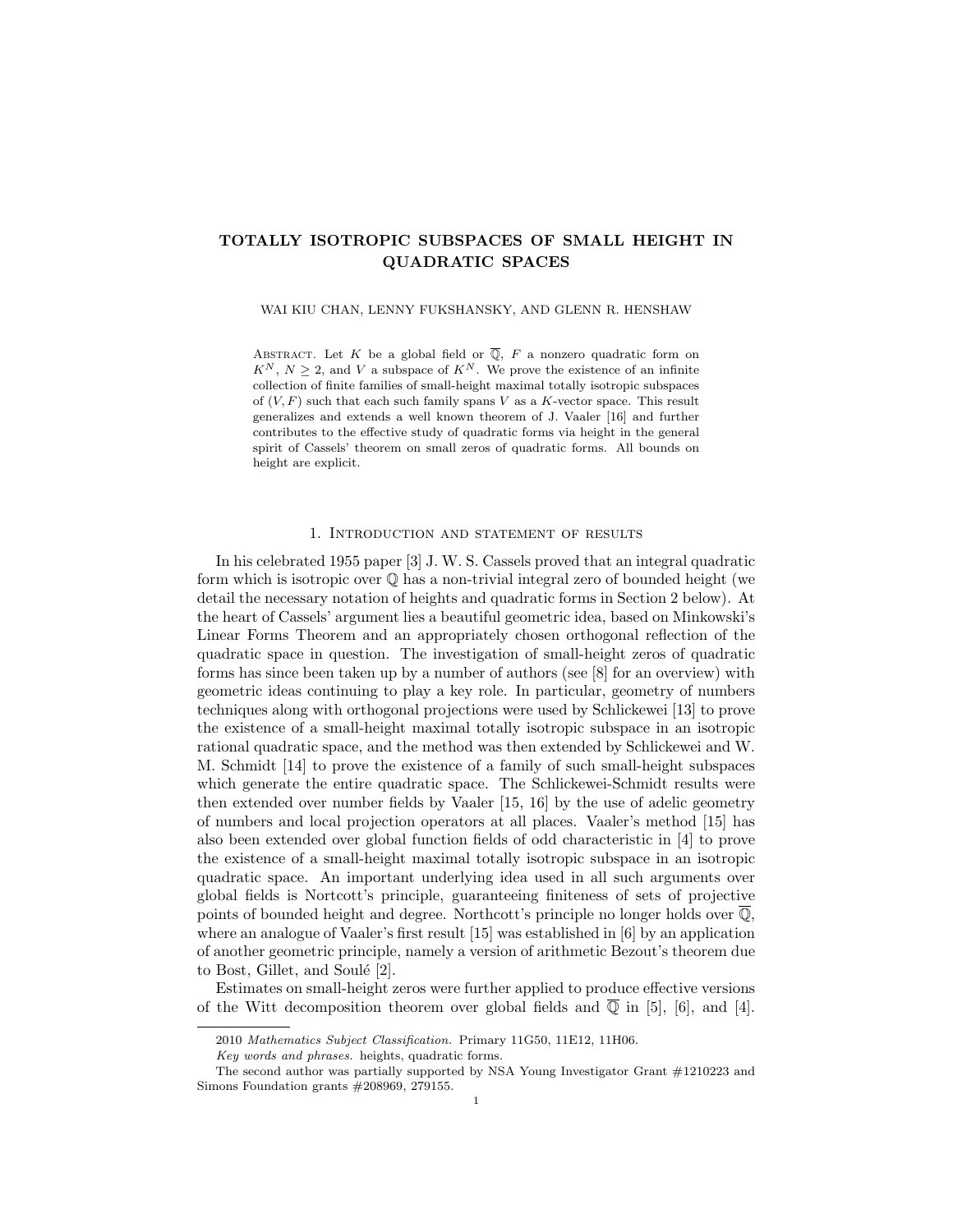This theorem, reviewed in Section 3 below, states that a quadratic space can be decomposed into an orthogonal sum of its radical, a maximal anisotropic subspace, and a collection of hyperbolic planes, where all the components in the decomposition have small height. The method employed in all coefficient field settings is the same, and it uses the existence of a small-height maximal totally isotropic subspace as a starting point. In other words, different geometric techniques may be required to obtain estimates on small-height zeros, but once those are in place, effective structure theorems can be derived by a unified approach over different types of coefficient fields.

The main result of [15] guarantees the existence of a small-height maximal isotropic subspaces of a quadratic space over  $K$ , in case  $K$  is a number field, and analogous statements for global function fields and  $\overline{Q}$  follow from [4] and [6], respectively. Furthermore, Vaaler's second result [16] implies that there exists a finite family of such small-height isotropic subspaces with the additional independence condition that the corresponding subspaces span V.

Remark 1.1. Another way to view the Schlickewei-Schmidt-Vaaler type results on small-height totally isotropic subspaces is in terms of Fano varieties. The Fano *variety* of m-planes on a projective variety X defined over a field  $K$  is the set of  $(m + 1)$ -dimensional vector spaces over K that are contained in that projective variety; this is a natural generalization of the Grassmannian. Let  $V$  be a subspace of  $K^N$ ,  $N \geq 2$ , X a quadratic hypersurface defined on V over a field K, and let  $m+1$  be the dimension of a maximal linear subspace of V contained in X. Then the main result of [15] guarantees the existence of a small-height point on the Fano variety of  $m$ -planes of  $X$  in case  $K$  is a number field, and analogous statements for global function fields and  $\overline{Q}$  follow from [4] and [6], respectively. Furthermore, Vaaler's second result [16] implies that there exists a family of such small-height points in  $X$  with the additional independence condition that the corresponding subspaces span  $V$ .

In this note we prove that in fact there exist *infinitely many* such families. To rigorously state our main result, we need to introduce some notation. Let K be a global field or  $\overline{Q}$ . By a global field we always mean either a number field or a function field of transcendence degree 1 over a finite field  $\mathbb{F}_q$  of q elements, where q is odd. Let  $V \subseteq K^N$  be an *L*-dimensional vector space,  $1 \leq L \leq N$ . Suppose that F is a quadratic form in N variables defined over K. Let  $\omega$  be the Witt index of the quadratic space  $(V, F)$ ,  $\lambda$  be the dimension of its radical  $V^{\perp}$ , and  $r := L - \lambda$ be the rank of  $F$  on  $V$ . In particular, the dimension of a maximal totally isotropic subspace of V is  $\omega + \lambda$ . Define

(1)  
\n
$$
\alpha(\omega, r) = \begin{cases}\n\frac{(2\omega + r)(\omega + 1)(\omega + 2)(\omega + 14) + 4(\omega + r + 16)}{8} & \text{if } K = \text{global field,} \\
(\omega^2 + 1)(\omega + 10)(\omega + 1)(\omega + 2)(\frac{3}{2})^{\omega} + \frac{\omega + 14}{2} + r & \text{if } K = \overline{\mathbb{Q}},\n\end{cases}
$$

and

(2) 
$$
\beta(\omega) = \begin{cases} \frac{(\omega+1)(\omega+2)(\omega+14)}{2} + 1 & \text{if } K = \text{global field,} \\ \frac{(6\omega+5)(\omega+5)(\omega+1)(\omega+2)(\frac{3}{2})^{\omega}}{4\omega+2} + 5 & \text{if } K = \overline{\mathbb{Q}}. \end{cases}
$$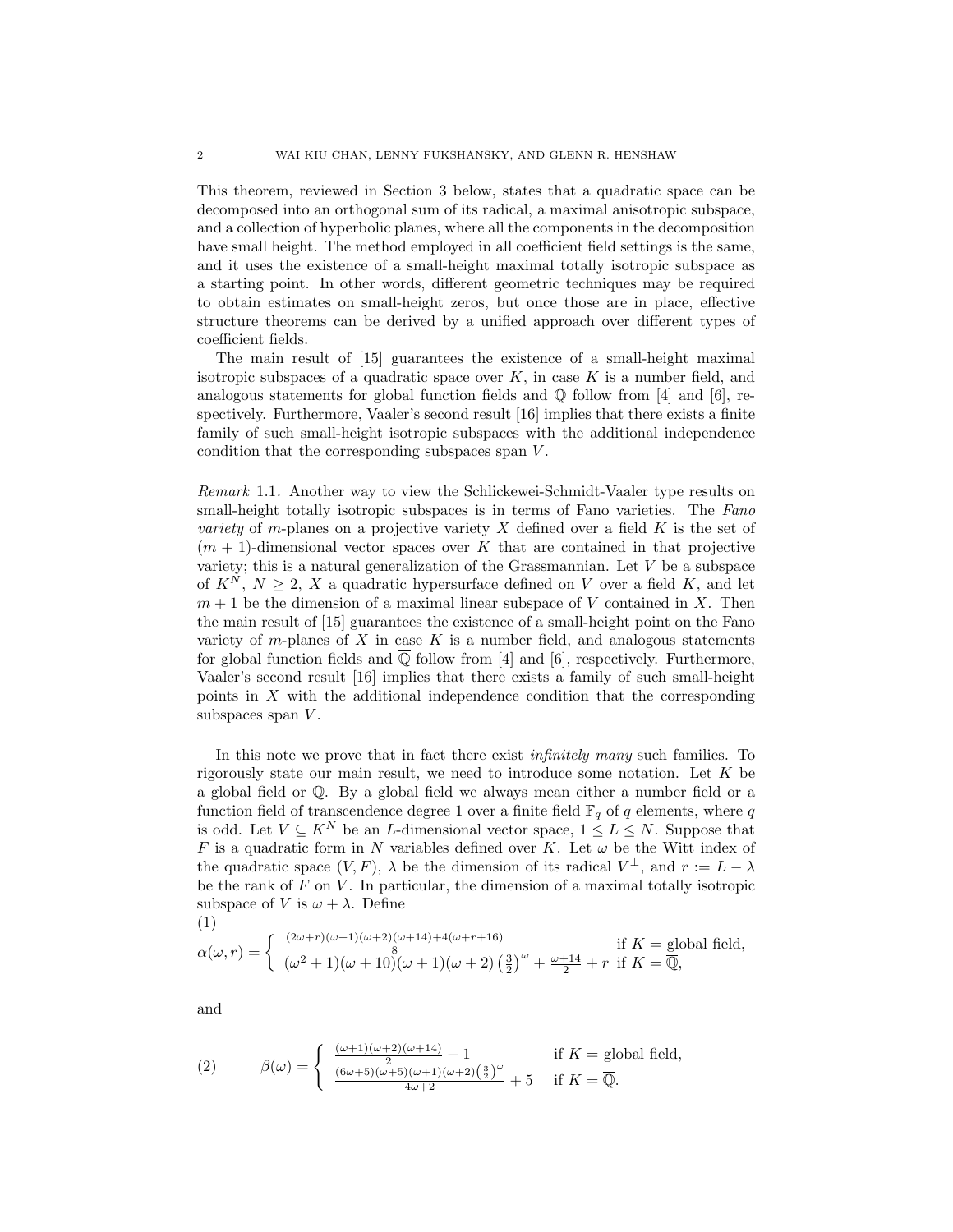For a positive integer  $n$ , let

(3) 
$$
a_K(n) = \begin{cases} n^2 & \text{if } K = \text{number field,} \\ e^{2n} & \text{if } K = \text{function field,} \\ 1 & \text{if } K = \overline{\mathbb{Q}}. \end{cases}
$$

In what follows below,  $H$  and  $H$  are height functions defined on projective spaces. Their definitions are reviewed in Section 2.

**Theorem 1.1.** Let V be a nonzero subspace of  $K^N$  and let F be a quadratic form on  $K^N$  of rank  $r \geq 3$  on V. With notation as above, there exists an infinite family  ${W_k^n}$  of maximal totally isotropic subspaces of V, where  $n \in \mathbb{N}$  and k belongs to a finite indexing set  $\mathcal{I}$ , such that for all  $n, n' \geq 1$  and  $k, k' \in \mathcal{I}$ ,

(i)  $\omega + \lambda - 4 \le \dim_K W_k^n \cap W_{k'}^{n'} \le \omega + \lambda - 1$  if  $(n, k) \ne (n', k')$ ;

(ii)  $\{W_k^n : k \in \mathcal{I}\}$  spans V over K for each n;

(iii)  $\mathcal{H}(W_k^n) \leq \mathfrak{C}_K(N, \omega, L, r) \ a_K(n) H(F)^{\alpha(\omega, r)} \mathcal{H}(V)^{\beta(\omega)},$  for each n and k,

where  $\mathfrak{C}_K(N, \omega, L, r)$  is an explicit constant.

The constant  $\mathfrak{C}_K(N, \omega, L, r)$  is not of great importance to the statement of the theorem, however we still derive it below in the proof of Theorem 1.1 (equations  $(38)$ ,  $(39)$  for  $J > 0$ , and equations  $(41)$ ,  $(42)$  for  $J = 0$ ) just to demonstrate the explicit nature of our inequalities.

Our Theorem 1.1 is a generalization of Vaaler's Theorem 1 of [16] in the following sense. While our bound is weaker than Vaaler's, our result holds in more generality. Firstly, we are working over a much wider choice of coefficient fields. Further, we prove the existence of an infinite collection of small-height generating families of maximal totally isotropic subspaces, and the height bound depends on the index  $n$  of each such family very mildly, as indicated by the value of  $a<sub>K</sub>(n)$  (due to Northcott's finiteness property, dependence on  $n$  in case of global fields is inevitable). Finally, the main exponents  $\alpha(\omega, r)$  and  $\beta(\omega)$  in our bound are independent of n and are still polynomials in  $r$  and  $w$  in the case of global fields.

The proof of our result is different from Vaaler's argument. While the underlying starting point for both methods is the original Schlickewei-Vaaler theorem on the existence of one small-height maximal totally isotropic subspace of a quadratic space, we employ a geometric technique based on the effective Witt decomposition theorem. Our construction uses this orthogonal decomposition, along with Siegel's lemma applied to the anisotropic component, to build sequences of points spanning desired generating families of isotropic subspaces. The heights can be controlled throughout this construction, which allows for explicit estimates.

This paper is organized as follows. In Section 2 we set the notation, define the necessary constants and height functions, and review the basic terminology in the algebraic theory of quadratic forms. We then present the proof of Theorem 1.1 in Section 3. Our argument works simultaneously over all coefficient fields. The main tool we use in the proof is an effective version of the Witt decomposition theorem, which we also review in Section 3.

#### 2. Preliminaries

2.1. Notations and heights. We start with some notation, following [5] and [7]. For the rest of this subsection, K is always a global field and  $\overline{K}$  is its algebraic closure. In the number field case, we write  $d = [K : \mathbb{Q}]$  for the global degree of K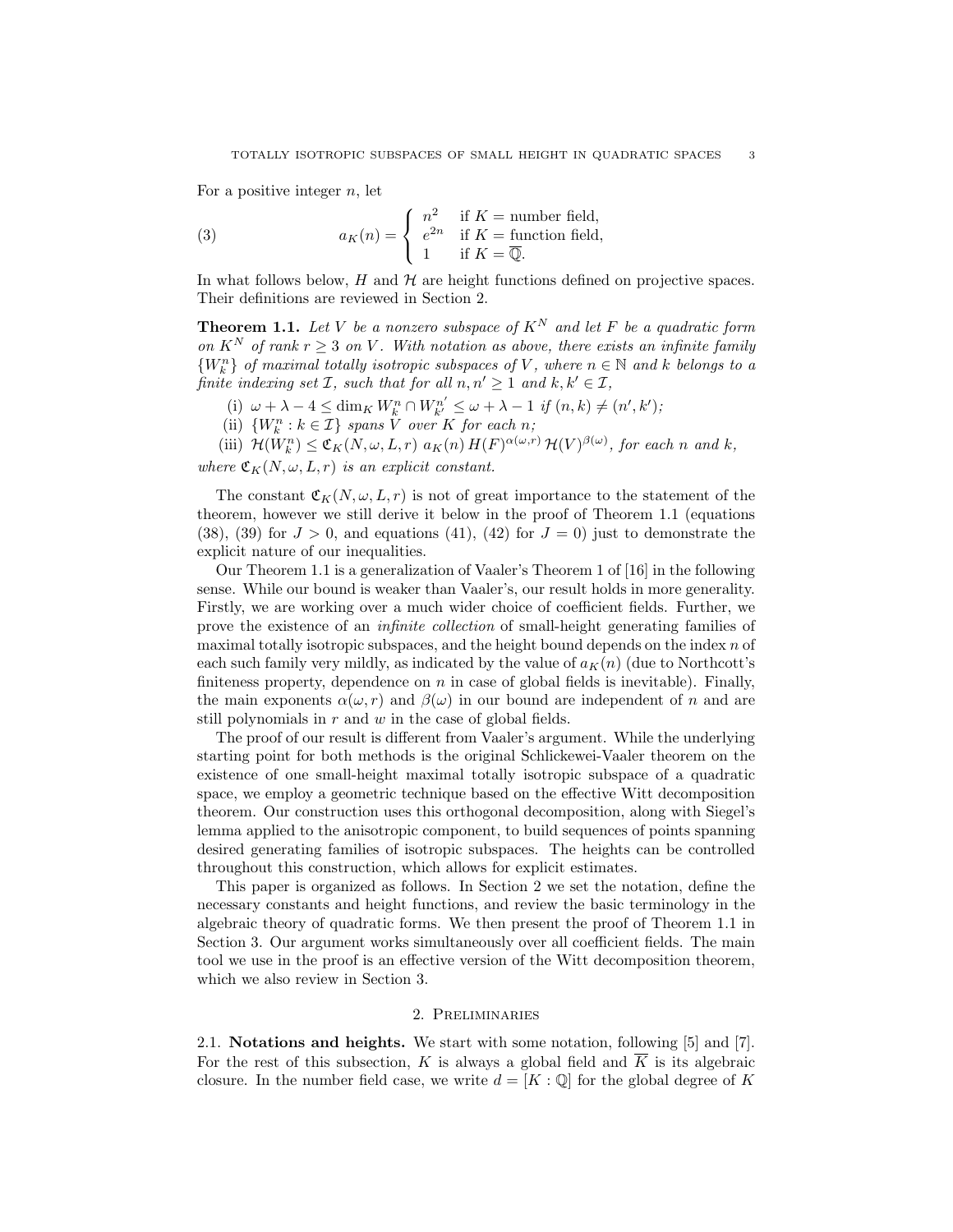over  $\mathbb{Q}, \mathcal{D}_K$  its discriminant,  $\omega_K$  the number of roots of unity in K,  $r_1$  its number of real embeddings, and  $r_2$  its number of conjugate pairs of complex embeddings; so  $d = r_1 + 2r_2$ .

When K is a function field, we will fix a  $t \in K$  such that K is a finite separable extension of the rational function field  $\mathbb{F}_q(t)$ . Its global degree is  $d = [K : \mathbb{F}_q(t)],$ and the effective degree of K over  $\mathbb{F}_q(t)$  is

$$
\mathfrak{m}(K) = \frac{[K:\mathbb{F}_q(t)]}{[k_0:\mathbb{F}_q]},
$$

where  $k_0$  is the algebraic closure of  $\mathbb{F}_q$  in K.

Let  $M(K)$  be the set of all places of K. For each place  $v \in M(K)$ , we write  $K_v$ for the completion of K at v, and let  $d_v$  be the local degree of K at v, which is  $[K_v : \mathbb{Q}_v]$  in the number field case, and  $[K_v : \mathbb{F}_q(t)_v]$  in the function field case.

If K is a number field, then for each place  $v \in M(K)$  we define the absolute value  $\vert v \vert$  to be the unique absolute value on  $K_v$  that extends either the usual absolute value on R or C if  $v|\infty$ , or the usual p-adic absolute value on  $\mathbb{Q}_p$  if  $v|p$ , where p is a prime.

If  $K$  is a function field, then all absolute values on  $K$  are non-archimedean. For each  $v \in M(K)$ , let  $\mathfrak{O}_v$  be the valuation ring of v in  $K_v$  and  $\mathfrak{M}_v$  the unique maximal ideal in  $\mathfrak{O}_v$ . We choose the unique corresponding absolute value  $| \cdot |_v$  such that:

(i) if 
$$
1/t \in \mathfrak{M}_v
$$
, then  $|t|_v = e$ ,

(ii) if an irreducible polynomial  $p(t) \in \mathfrak{M}_v$ , then  $|p(t)|_v = e^{-\deg(p)}$ .

In both cases, the following product formula is satisfied:

(4) 
$$
\prod_{v \in M(K)} |a|_v^{d_v} = 1, \quad \text{for all } a \in K^\times.
$$

If K is a function field, let  $g(K)$  be the genus of K, and for any integer  $\ell \geq 1$  we define

(5) 
$$
\mathcal{E}_K(\ell) = e^{\frac{g(K)\ell}{d}}.
$$

Let  $n(K)$  be the number of places of degree one in K, and  $h_K$  for the number of divisor classes of degree zero of K. For any integer  $j \geq 1$ , let

(6) 
$$
R_K(j) = \frac{n(K) - 1}{2} \left( (j - q + 2) h_K \sqrt{n(K)} \right)^{\frac{1}{n(K) - 1}} + h_K(n(K) - 1) \sqrt{n(K)}.
$$

We can now define two quantities  $C_K(\ell)$  and  $A_K(j)$  which will appear in our various height estimates in the subsequent discussion: for any integer  $\ell \geq 1$ , let

(7) 
$$
C_K(\ell) = \begin{cases} \left(\left(\frac{2}{\pi}\right)^{r_2} |\mathcal{D}_K|\right)^{\frac{\ell}{2d}} & \text{if } K = \text{number field,} \\ \exp\left(\frac{(g(K) - 1 + \mathfrak{m}(K))\ell}{\mathfrak{m}(K)}\right) & \text{if } K = \text{function field,} \\ e^{\frac{\ell(\ell-1)}{4}} + \varepsilon & \text{if } K = \overline{\mathbb{Q}}; \text{ here we can take any } \varepsilon > 0, \end{cases}
$$

and for any integer  $j \geq 1$ , let

(8) 
$$
A_K(j) = \begin{cases} \left(j\sqrt{2^{r_1}|\mathcal{D}_K|}\right)^{\frac{1}{d}} & \text{if } K \text{ is a number field with } \omega_K \leq j, \\ e^{R_K(j)} & \text{if } K \text{ is a function field with } q \leq j, \\ 1 & \text{otherwise.} \end{cases}
$$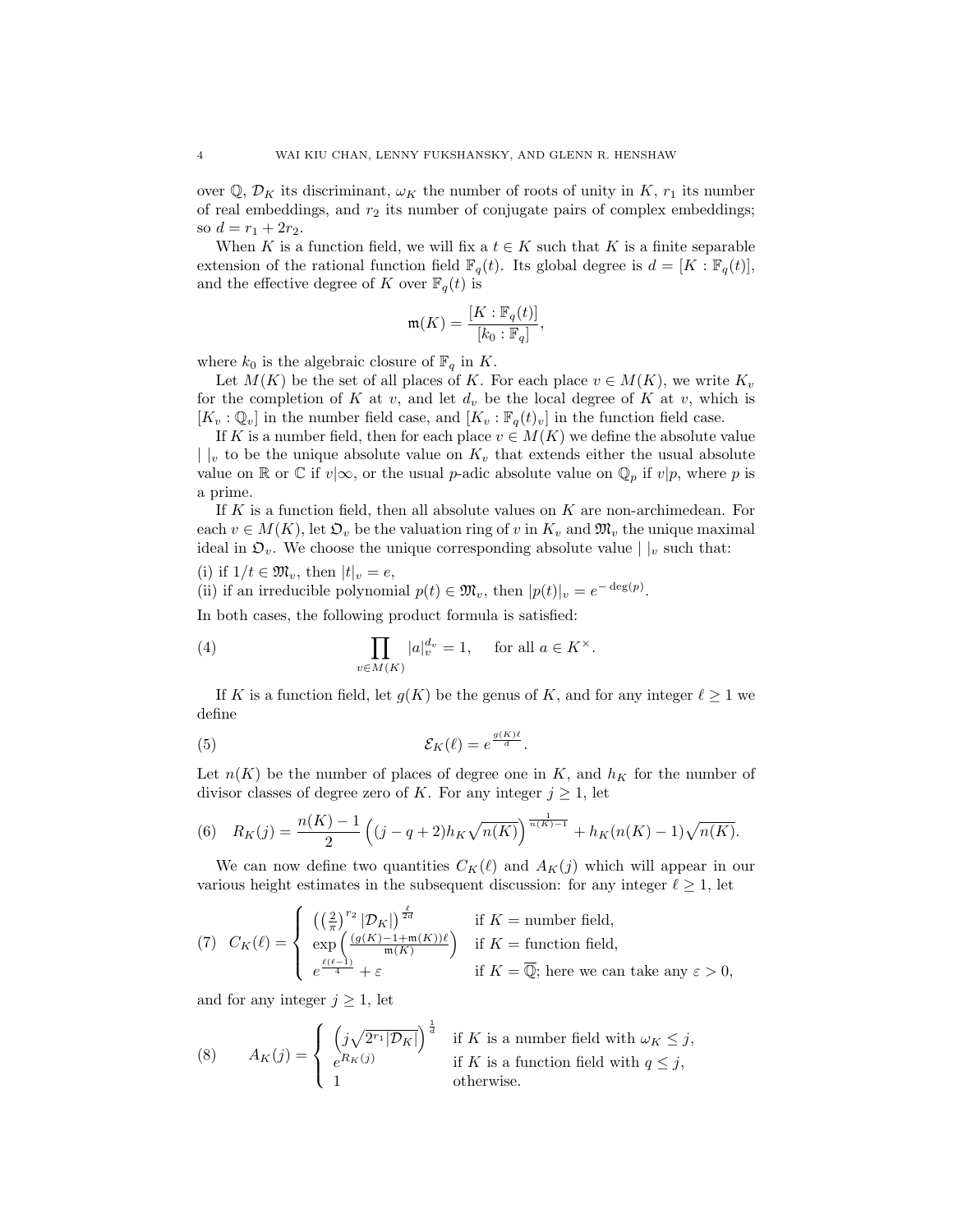If K is a number field and  $v | \infty$ , then for each positive integer j we define, as in [15],

$$
r_v(j) = \begin{cases} \pi^{-\frac{1}{2}} \Gamma(\frac{j}{2} + 1)^{\frac{1}{j}} & \text{if } v \mid \infty \text{ is real,} \\ (2\pi)^{-\frac{1}{2}} \Gamma(j+1)^{\frac{1}{2j}} & \text{if } v \mid \infty \text{ is complex.} \end{cases}
$$

and

(9) 
$$
B_K(j) = 2|\mathcal{D}_K|^{\frac{1}{2d}} \prod_{v \mid \infty} r_v(j)^{\frac{d_v}{d}}.
$$

For each  $v \in M(K)$  we define a local height  $H_v$  on  $K_v^N$  by

$$
H_v(\boldsymbol{x}) = \max_{1 \leq i \leq N} |x_i|_v^{d_v},
$$

for each  $x \in K_v^N$ . Also, for each  $v \mid \infty$  we define another local height

$$
\mathcal{H}_{v}(\boldsymbol{x}) = \left(\sum_{i=1}^{N} |x_i|_v^2\right)^{\frac{d_v}{2}}
$$

.

As a result, we have two slightly different global height functions on  $K^N$ :

(10) 
$$
H(\boldsymbol{x}) = \left(\prod_{v \in M(K)} H_v(\boldsymbol{x})\right)^{\frac{1}{d}}, \quad \mathcal{H}(\boldsymbol{x}) = \left(\prod_{v \nmid \infty} H_v(\boldsymbol{x}) \times \prod_{v \mid \infty} \mathcal{H}_v(\boldsymbol{x})\right)^{\frac{1}{d}},
$$

for each  $x \in K^N$ . These height functions are *homogeneous*, in the sense that they are defined on the projective space over  $K^N$  thanks to the product formula (4). It is easy to see that

(11) 
$$
H(\mathbf{x}) \leq \mathcal{H}(\mathbf{x}) \leq \sqrt{N}H(\mathbf{x}).
$$

Notice that in case K is a function field,  $M(K)$  contains no archimedean places, and so  $H(x) = \mathcal{H}(x)$  for all  $x \in K^N$ . We also define the *inhomogeneous* height

$$
h(\boldsymbol{x}) = H(1, \boldsymbol{x}),
$$

which generalizes the Weil height on algebraic numbers. Clearly,  $h(x) \geq H(x)$ for each  $x \in K^N$ . We extend the height functions H and h to polynomials by evaluating the height of its coefficient vectors, and to matrices by viewing them as vectors. However, if X is a matrix with  $x_1, \ldots, x_L$  as its columns, then  $\mathcal{H}(X)$  is always the height  $\mathcal{H}(\bm{x}_1 \wedge \cdots \wedge \bm{x}_L)$ , where  $\bm{x}_1 \wedge \cdots \wedge \bm{x}_L$  is viewed as a vector in  $K^{N \choose L}$  under the standard embedding.

Let V be an L-dimensional subspace of  $K^N$ . Then there exist  $N \times L$  matrix X and  $(N - L) \times N$  matrix A, both are over K, such that

$$
V = \{Xt : t \in K^L\} = \{x \in K^N : Ax = 0\}.
$$

The Brill-Gordan duality principle [9] (also see Theorem 1 on p. 294 of [10]) implies that  $\mathcal{H}(X) = \mathcal{H}(A^t)$ , and  $\mathcal{H}(V)$  is defined to be this common value. This coincides with the choice of heights in [1].

An important observation is that due to the normalizing exponent  $1/d$  in (10) all our heights are absolute, meaning that they do not depend on the number field or function field of definition. In particular, we can extend their definitions to  $\overline{K}$ .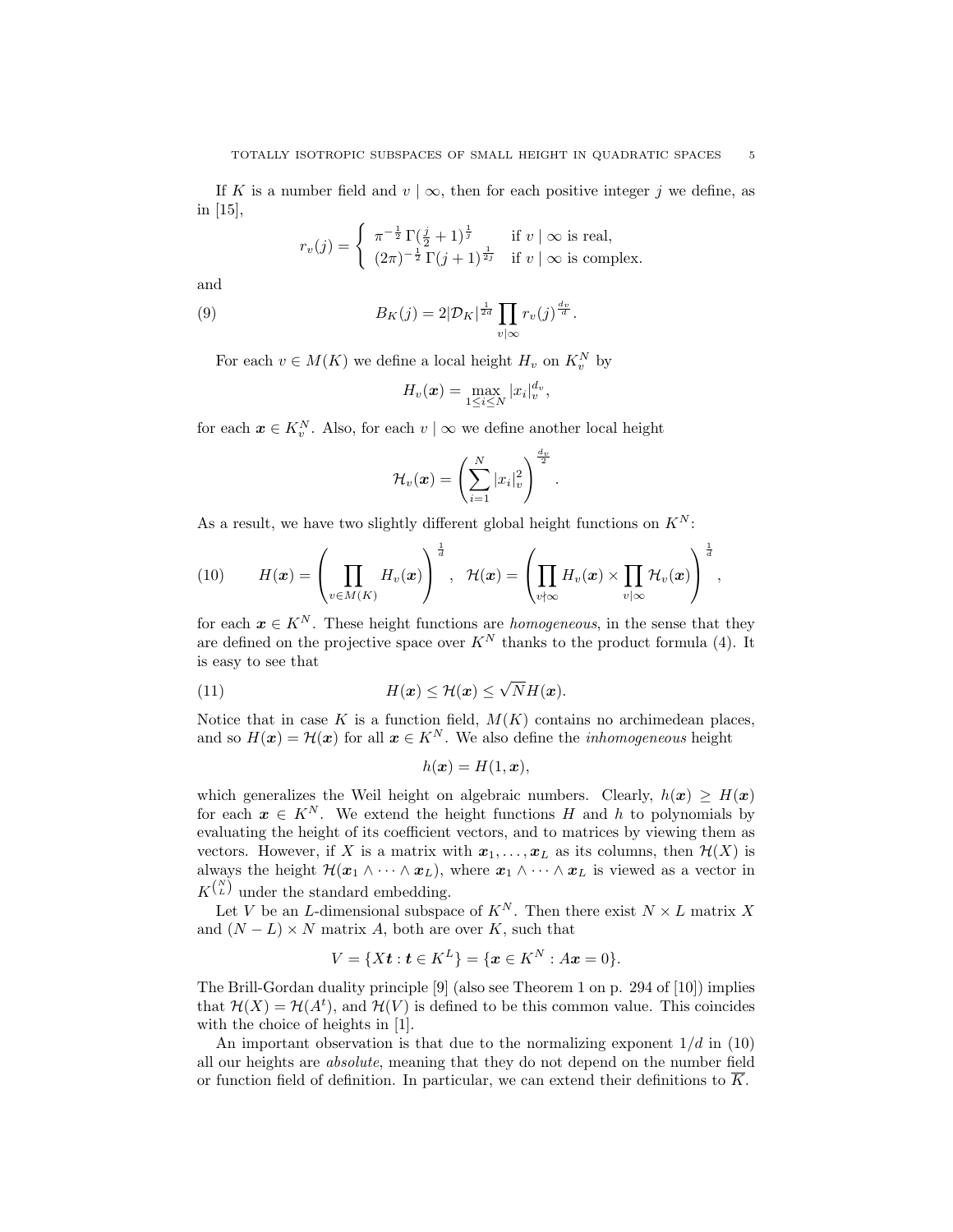Let

(12) 
$$
\delta = \begin{cases} 1 & \text{if } \text{char} K = 0, \\ 0 & \text{if } \text{char} K > 0. \end{cases}
$$

We will also need a few technical lemmas detailing some basic properties of heights. The first one bounds the height of a linear combination of vectors.

**Lemma 2.1.** For  $\xi_1, ..., \xi_L \in K$  and  $\mathbf{x}_1, ..., \mathbf{x}_L \in K^N$ ,

$$
H\left(\sum_{i=1}^L \xi_i \mathbf{x}_i\right) \leq h\left(\sum_{i=1}^L \xi_i \mathbf{x}_i\right) \leq L^{\delta}h(\xi) \prod_{i=1}^L h(\mathbf{x}_i),
$$

where  $\xi = (\xi_1, ..., \xi_L) \in K^L$ , and  $\delta$  is as in (12) above.

Proof. The first inequality is clear from the definition of height functions. To prove the second inequality, let  $v \in M(K)$ . If  $v | \infty$ , then

$$
\max\left\{1, H_v\left(\sum_{i=1}^L \xi_i \mathbf{x}_i\right)\right\} \le L \max_{1 \le i \le L} \{\max\{1, |\xi_i|_v\} \max\{1, H_v(\mathbf{x}_i)\}\}\
$$
  

$$
\le L \prod_{i=1}^L \{\max\{1, |\xi_i|_v\} \max\{1, H_v(\mathbf{x}_i)\}\},
$$

and if  $v \nmid \infty$ , then

$$
\max\left\{1, H_v\left(\sum_{i=1}^L \xi_i \mathbf{x}_i\right)\right\} \leq \max_{1 \leq i \leq L} \{\max\{1, |\xi_i|_v\} \max\{1, H_v(\mathbf{x}_i)\}\}\
$$
  

$$
\leq \prod_{i=1}^L \{\max\{1, |\xi_i|_v\} \max\{1, H_v(\mathbf{x}_i)\}\}.
$$

The conclusion of the lemma now follows by taking a product over all places in  $M(K)$  while keeping in mind that all absolute values over a function field are nonarchimedean. $\hfill \square$ 

The following two are adaptations of Lemma 4.7 of [11] and Lemma 2.3 of [5], respectively, to our choice of height functions, using (11).

**Lemma 2.2.** Let V be a subspace of  $K^N$ ,  $N \geq 2$ , and let subspaces  $U_1, \ldots, U_n \subseteq V$ and vectors  $\boldsymbol{x}_1, \ldots, \boldsymbol{x}_m \in V$  be such that

$$
V=\mathrm{span}_K\{U_1,\ldots,U_n,\boldsymbol{x}_1,\ldots,\boldsymbol{x}_m\}.
$$

Then

$$
\mathcal{H}(V) \leq N^{\frac{\delta m}{2}} \mathcal{H}(U_1) \ldots \mathcal{H}(U_n) H(\boldsymbol{x}_1) \ldots H(\boldsymbol{x}_m),
$$

where  $\delta$  is as in (12) above.

**Lemma 2.3.** Let X be a  $J \times N$  matrix over K with row vectors  $x_1, ..., x_J$ , and let  $F$  be a symmetric bilinear form in  $N$  variables over  $K$  (we also write  $F$  for its  $N \times N$  coefficient matrix). Then

$$
\mathcal{H}(XF) \leq N^{\frac{3J\delta}{2}}H(F)^J\prod_{i=1}^J H(\boldsymbol{x}_i),
$$

where  $\delta$  is as in (12) above.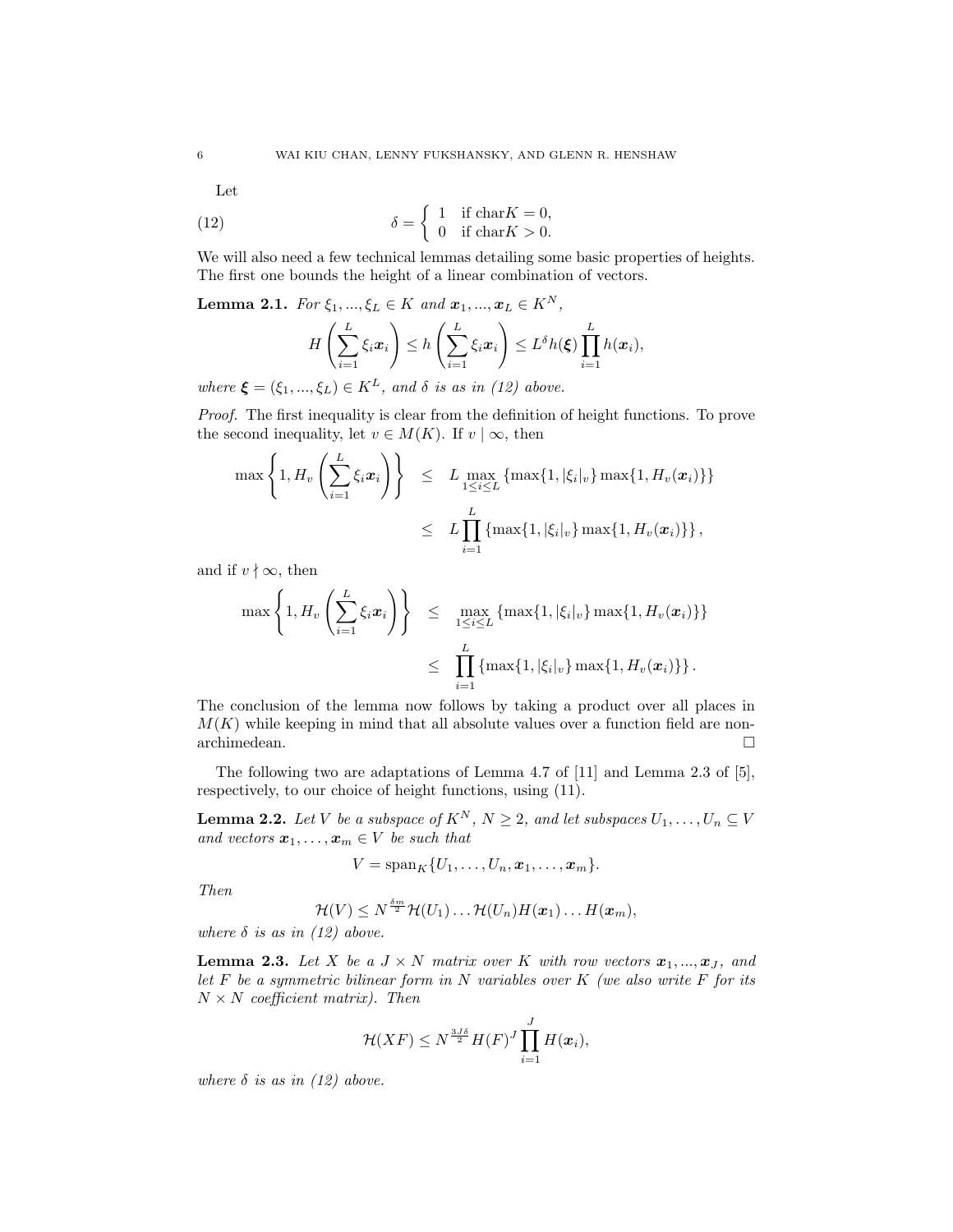The next one is Lemma 2.2 of [5] over any global field.

**Lemma 2.4.** Let  $U_1$  and  $U_2$  be subspaces of  $K^N$ . Then

$$
\mathcal{H}(U_1 \cap U_2) \leq \mathcal{H}(U_1)\mathcal{H}(U_2).
$$

*Remark* 2.1. Lemmas 2.1 - 2.4 also hold verbatim with K replaced by  $\overline{K}$ .

2.2. Quadratic Forms. Here we introduce some basic language of quadratic forms which are necessary for subsequent discussion. For an introduction to the subject, the readers are referred to, for instance, Chapter 1 of [12]. For the sake of more generality, we allow  $K$  to be any field of characteristic not 2. We write

$$
F(\boldsymbol{X}, \boldsymbol{Y}) = \sum_{i=1}^{N} \sum_{j=1}^{N} f_{ij} X_i Y_j
$$

for a symmetric bilinear form in 2N variables with coefficients  $f_{ij} = f_{ji}$  in K, and  $F(X) = F(X, X)$  for the associated quadratic form in N variables; we also use F to denote the symmetric  $N \times N$  coefficient matrix  $(f_{ij})_{1 \leq i,j \leq N}$ . Let V be an L-dimensional subspace of  $K^N$ ,  $2 \leq L \leq N$ . Then F is also defined on V, and we write  $(V, F)$  for the corresponding quadratic space.

For each subspace U of  $(V, F)$ , its radical is the subspace

$$
U^{\perp} := \{ \boldsymbol{x} \in U : F(\boldsymbol{x}, \boldsymbol{y}) = 0 \,\,\forall \,\, \boldsymbol{y} \in U \}.
$$

We define  $\lambda(U) := \dim_K U^{\perp}$ , and will write  $\lambda$  to denote  $\lambda(V)$ . A subspace U of  $(V, F)$  is called regular if  $\lambda(U) = 0$ .

A point  $0 \neq x \in V$  is called isotropic if  $F(x) = 0$  and anisotropic otherwise. A subspace U of V is called isotropic if it contains an isotropic point, and it is called anisotropic otherwise. A totally isotropic subspace  $W$  of  $(V, F)$  is a subspace such that for all  $x, y \in W$ ,  $F(x, y) = 0$ . All maximal totally isotropic subspaces of  $(V, F)$  contain  $V^{\perp}$  and have the same dimension. Given any maximal totally isotropic subspace  $W$  of  $V$ , let

$$
\omega = \omega(V) := \dim_K(W) - \lambda,
$$

which is the Witt index of  $(V, F)$ . If  $K = \overline{K}$ , then  $\omega = \frac{(L - \lambda)}{2}$ , where  $\lceil \cdot \rceil$  stands for the integer part function.

Two subspaces  $U_1$  and  $U_2$  of  $(V, F)$  are said to be orthogonal if  $F(\mathbf{x}, \mathbf{y}) = 0$  for all  $x \in U_1$  and  $y \in U_2$ , in which case we write  $U_1 \perp U_2$  for their orthogonal direct sum. Two vectors  $x, y \in V$  are called a hyperbolic pair if  $F(x) = F(y) = 0$  and  $F(x, y) \neq 0$ ; the subspace  $\mathbb{H}(x, y) := \text{span}_K\{x, y\}$  that they generate is regular and is called a hyperbolic plane. It is well known that there exists a Witt decomposition of the quadratic space  $(V, F)$  of the form

(13) 
$$
V = V^{\perp} \perp \mathbb{H}_1 \perp \cdots \perp \mathbb{H}_{\omega} \perp U,
$$

where  $\mathbb{H}_1, \ldots, \mathbb{H}_{\omega}$  are hyperbolic planes and U is an anisotropic subspace, which is determined uniquely up to isometry. The rank of F on V is  $r := L - \lambda$ . In case  $K = \overline{K}$ , dim<sub>K</sub>  $U = 1$  if r is odd and 0 if r is even.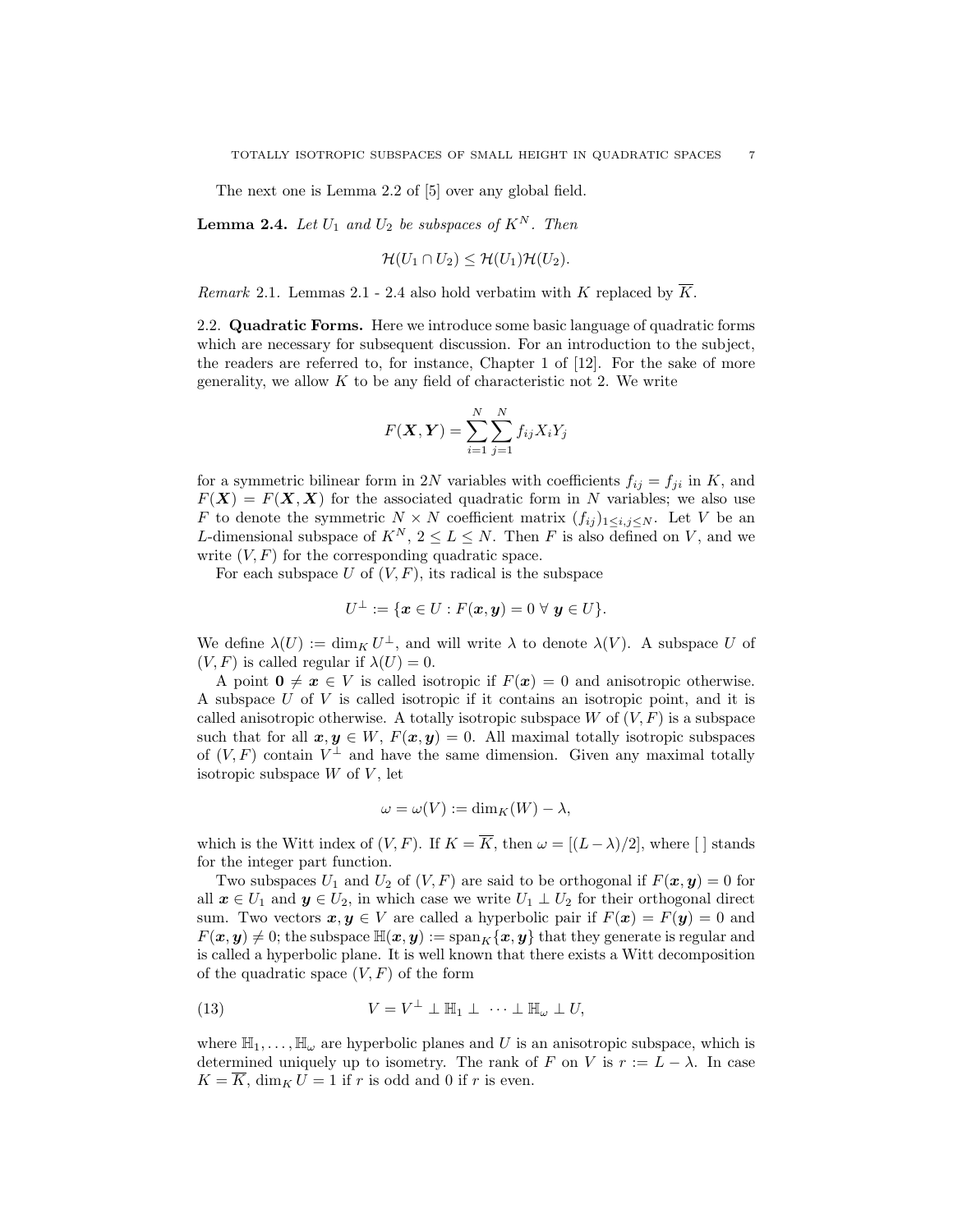#### 3. Families of generating isotropic subspaces

Let K be a global field or  $\overline{Q}$ , as specified in Section 1. Let F be a nonzero quadratic form in N variables, and  $V \subseteq K^N$  be an L-dimensional quadratic space such that  $(V, F)$  has rank r and Witt index  $\omega \geq 1$ . For the proof of Theorem 1.1, we need a Witt decomposition (13) of  $(V, F)$  in which the height of every component is explicitly bounded above. We first introduce some constants that will appear in those upper bounds. First of all, when  $K$  is a global field, let (14)

$$
\mathcal{G}_K(N,L,\omega) = \left\{ \begin{array}{l} \left\{ \left( 2^{2\omega +1} B_K(L)^2 \right)^L \left( N |\mathcal{D}_K|^{\frac{1}{d}} \right)^{\omega +5L} \right\}^{\frac{\omega (\omega +3)}{8}} & \text{if } \mathrm{char} K = 0, \\ \\ \left\{ C_K(L)^2 q^{\frac{(L^2-\omega +\omega^2)g(K)}{d}} \right\}^{\frac{\omega (\omega +1)}{4}} & \text{if } \mathrm{char} K \neq 0, \end{array} \right.
$$

where  $C_K(L)$  and  $B_K(L)$  are defined in (7) and (9) respectively. Second, we define  $\eta(L, r)$  by

$$
\eta(L,r) = \begin{cases} 3^{\frac{L(L-1)}{2}} & \text{if } r < L, \\ 1 & \text{if } r = L. \end{cases}
$$

Theorem 3.1. There exists a Witt decomposition

(15)  $V = V^{\perp} \perp \mathbb{H}_1 \perp \cdots \perp \mathbb{H}_{\omega} \perp U$ 

for the quadratic space  $(V, F)$  such that

(16) 
$$
\mathcal{H}(V^{\perp}) \leq \begin{cases} B_K(r)^r H(F)^{\frac{r}{2}} \mathcal{H}(V) & \text{if } K = \text{ number field,} \\ q^{\frac{rg(K)}{d}} H(F)^{\frac{r}{2}} H(V) & \text{if } K = \text{function field,} \\ 3^{\frac{L(L-1)}{2}} H(F)^r \mathcal{H}(V)^2 & \text{if } K = \overline{\mathbb{Q}}. \end{cases}
$$

Moreover, if  $K$  is a global field,

(17) 
$$
\max\{\mathcal{H}(\mathbb{H}_i),\mathcal{H}(U)\}\leq \mathcal{G}_K(N,L,\omega)\left\{H(F)^{\frac{2\omega+r}{4}}\mathcal{H}(V)\right\}^{\frac{(\omega+1)(\omega+2)}{2}}
$$

for each  $1 \leq i \leq \omega$ ; and if  $K = \overline{Q}$ , then

$$
(18)\quad \mathcal{H}(\mathbb{H}_i)\leq 3^{12\omega^4(\omega+1)\left(\frac{3}{2}\right)^{\omega}}\left\{\sqrt{\omega} H(F)^{\omega^2+1}\left(\eta(L,r)\mathcal{H}(V)\right)^{\frac{6\omega+5}{4\omega+2}}\right\}^{\frac{(\omega+1)(\omega+2)}{2}\left(\frac{3}{2}\right)^{\omega}},
$$

,

and

(19) 
$$
\mathcal{H}(U) \leq 2\sqrt{2\omega+1} \; 3^{\frac{(2\omega+3)\omega}{2}} \left(\eta(L,r)\mathcal{H}(V)\right)^{\frac{2\omega+3}{4\omega+2}}.
$$

Proof. The asserted existence of an effective Witt decomposition for a quadratic space has been established in [5] over number fields, in [6] over  $\overline{Q}$ , and follows from the results of [4] over global function fields of odd characteristic.

More specifically, if  $K$  is a number field the statement of the theorem is precisely Theorem 1.3 of [5]. The proof of this theorem relies on Theorem 1 of [15], establishing the existence of a small-height totally isotropic subspace of a regular quadratic space, and Theorem 2 of [16], giving a bound on the height of the radical of a quadratic space. Analogues of these results over a global function field of odd characteristic are given by Theorem 3.1 and Lemma 3.10 of [4], respectively. With the use of these results, the proof of Theorem 1.3 of [5] now carries over to the case of a global function field of odd characteristic word for word, establishing the theorem in this case.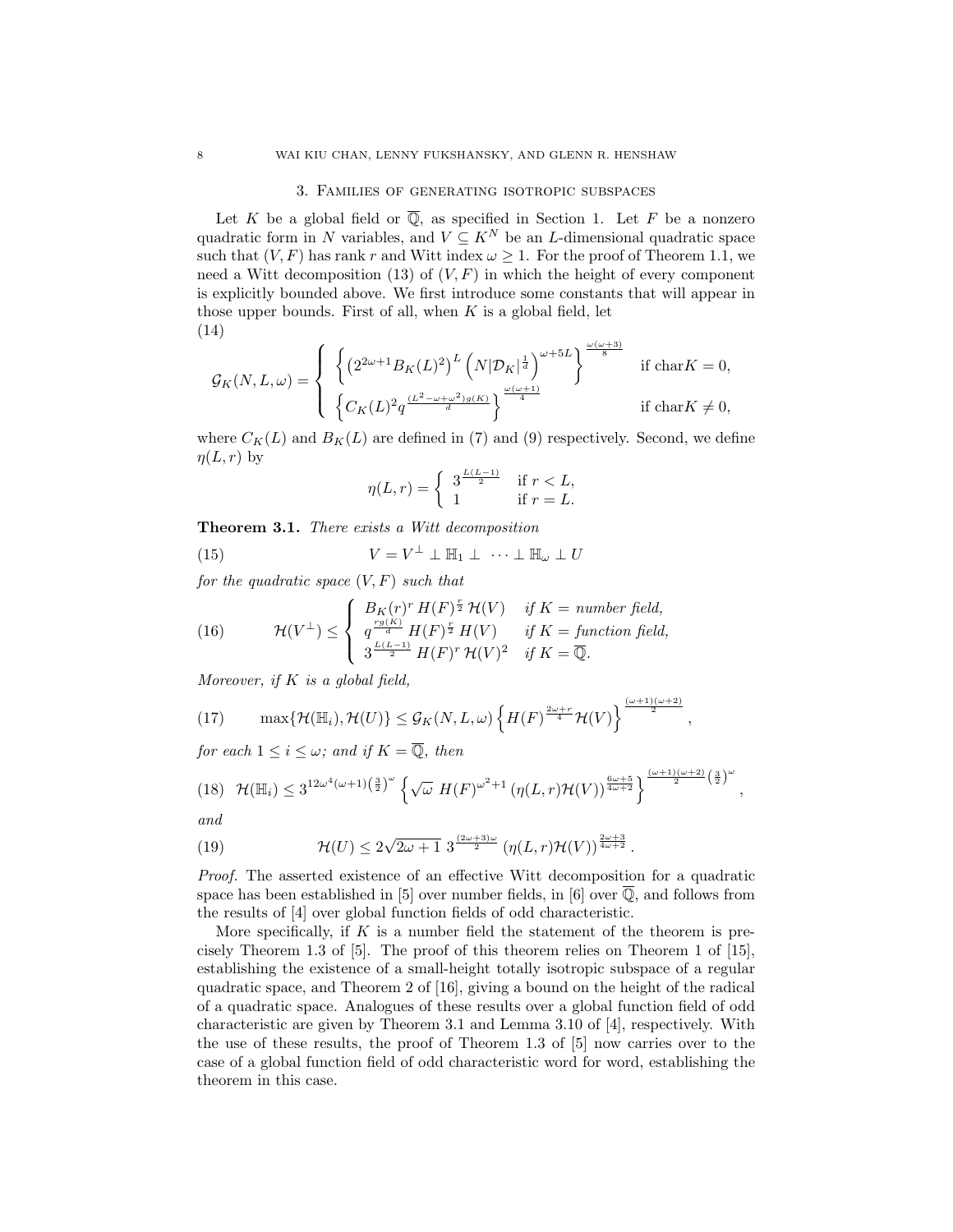Over  $\overline{\mathbb{Q}}$ , inequalities (18) and (19) for a regular quadratic space are established by Theorem 5.1 of [6]. If the space  $(V, F)$  is not regular, then it can be decomposed as

$$
(20) \t\t V = V^{\perp} \perp R,
$$

where  $(R, F)$  is regular and heights of  $V^{\perp}$  and R are bounded as in Lemma 3.5 of [6]. Now applying Theorem 5.1 of [6] to  $(W, F)$  yields the result in the  $\overline{Q}$  case.  $\Box$ 

Remark 3.1. As remarked in (20) above, the Witt decomposition (15) can be viewed as  $V = V^{\perp} \perp R$ , where  $R = \mathbb{H}_1 \perp \cdots \perp \mathbb{H}_{\omega} \perp U$  is r-dimensional maximal regular subspace of V with respect to  $F$ . Now, the dependence on  $r$  instead of  $L$  in the exponent of  $H(F)$  in our bound (17) is obtained by applying the effective Witt decomposition theorem of [5] and [4] to the regular space  $(R, F)$  instead of  $(V, F)$ : this is possible, since  $\mathcal{H}(R) \ll \mathcal{H}(V)$  (see, for instance Lemma 3.2 of [5]).

We will also need a lemma on the existence of a small-height hyperbolic pair in a given hyperbolic plane, which is Lemma 4.3 of  $[4]$  when K is a global field. The proof for the  $\overline{Q}$  case is exactly the same.

**Lemma 3.2.** Let  $F$  be a symmetric bilinear form in  $2N$  variables over  $K$ . Let  $\mathbb{H} \subset K^N$  be a hyperbolic plane with respect to F. Then there exists a basis  $x, y$  for H such that

$$
F(\boldsymbol{x}) = F(\boldsymbol{y}) = 0, \ F(\boldsymbol{x}, \boldsymbol{y}) \neq 0,
$$

and

(21) 
$$
H(\boldsymbol{x}) \leq h(\boldsymbol{x}) \leq \begin{cases} 2\sqrt{2} B_K(1)^2 H(F)^{\frac{1}{2}} H(\mathbb{H}) & \text{if } K = \text{ number field,} \\ q^{\frac{4g(K)}{d}} H(F)^{\frac{1}{2}} H(\mathbb{H}), & \text{if } K = \text{function field,} \\ 72 H(F)^{\frac{1}{2}} H(\mathbb{H})^2 & \text{if } K = \overline{\mathbb{Q}}, \end{cases}
$$

as well as (22)

$$
H(\mathbf{y}) \le h(\mathbf{y}) \le \begin{cases} 24\sqrt{2}N^2 \left( B_K(1)G_K \right)^2 H(F)^{\frac{3}{2}} \mathcal{H}(\mathbb{H})^3 & \text{if } K = \text{ number field,} \\ 4q^{\frac{4g(K)}{d}} G_K^2 H(F)^{\frac{3}{2}} \mathcal{H}(\mathbb{H})^3 & \text{if } K = \text{ function field,} \\ 864 N^2 \ G_K^2 H(F)^{\frac{3}{2}} \mathcal{H}(\mathbb{H})^4 & \text{if } K = \overline{\mathbb{Q}}, \end{cases}
$$

where  $G_K = \mathcal{E}_K(2)^{1-\delta} A_K(2) C_K(2)$  and  $\delta$  as in (12).

Let

$$
V = V^{\perp} \perp \mathbb{H}_1 \perp \cdots \perp \mathbb{H}_{\omega} \perp U
$$

be the Witt decomposition of the L-dimensional quadratic space  $(V, F)$  obtained from Theorem 3.1. For  $1 \leq i \leq \omega$ , let  $\mathbf{x}_i, \mathbf{y}_i$  be a small-height hyperbolic pair for the corresponding hyperbolic plane  $\mathbb{H}_i$ , as guaranteed by Lemma 3.2. We may assume that  $h(\boldsymbol{x}_i) \leq h(\boldsymbol{y}_i)$ ,  $H(\boldsymbol{x}_i) \leq H(\boldsymbol{y}_i)$  for each  $1 \leq i \leq \omega$ . Define J to be the dimension of the anisotropic component U, which is equal to  $r - 2\omega$ .

If  $J > 0$ , let  $u_1, \ldots, u_J$  be the small-height basis for U, guaranteed by Siegel's lemma (see  $\begin{bmatrix} 1 \end{bmatrix}$  and  $\begin{bmatrix} 11 \end{bmatrix}$ , conveniently formulated in Theorem 1.1 of  $\begin{bmatrix} 7 \end{bmatrix}$ , as well as Theorem 1.2 of [7]):

(23) 
$$
\prod_{k=1}^{J} H(\boldsymbol{u}_k) \leq \prod_{k=1}^{J} h(\boldsymbol{u}_k) \leq C_K(J) \mathcal{E}_K(J)^{1-\delta} \mathcal{H}(U),
$$

where  $\delta$  is as in (12).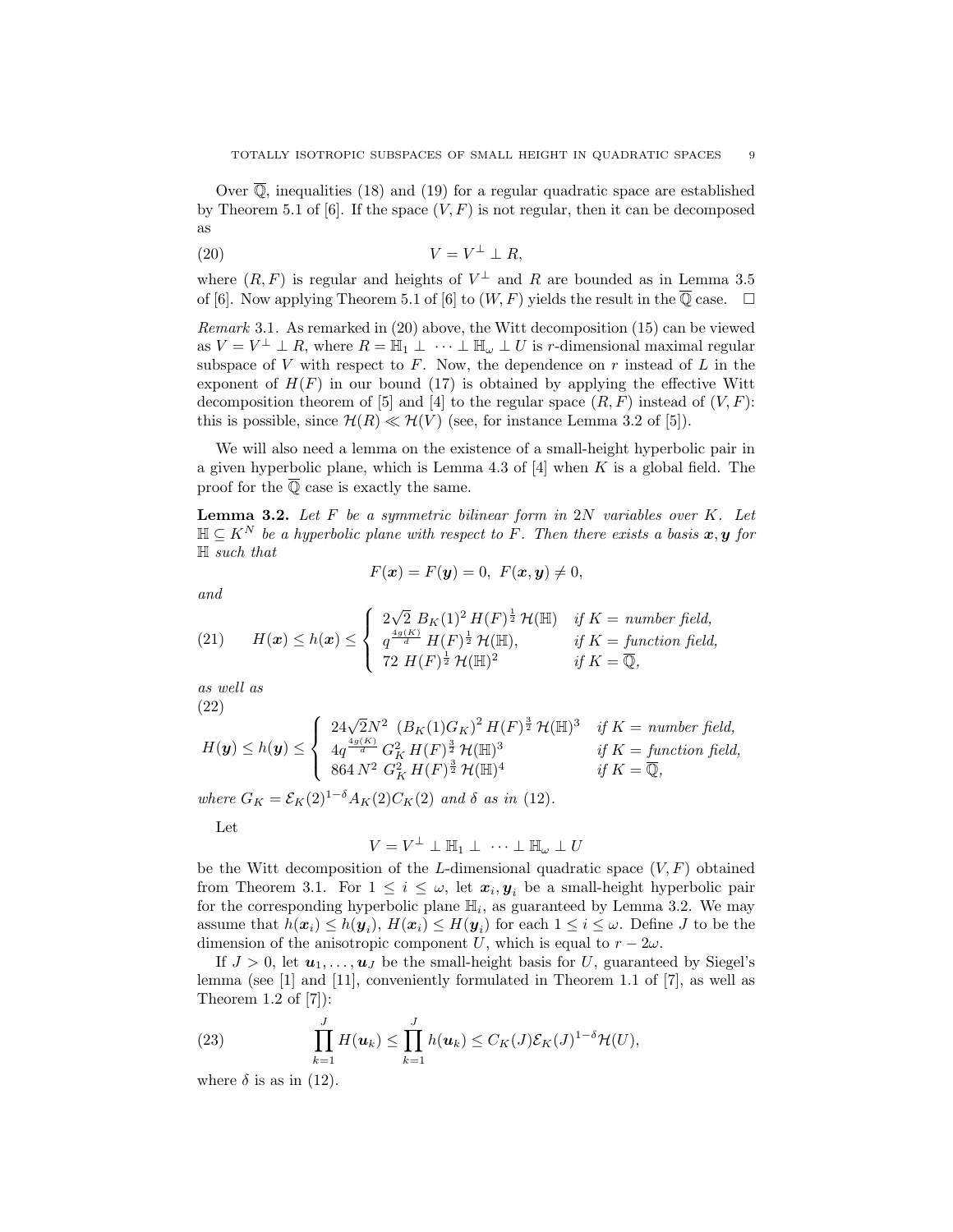The indexing set  $\mathcal I$  that we use in the statement of Theorem 1.1 is more conveniently written as the set of pairs of indices, defined by

$$
\mathcal{I} = \left\{ \begin{array}{ll} \{(i,j): 1 \leq i \leq \omega, \ 1 \leq j \leq J\} & \text{if } J > 0, \\ \{(i,j): 1 \leq i \neq j \leq \omega\} & \text{if } J = 0. \end{array} \right.
$$

Here we are assuming that  $\omega > 1$ , and will separately treat the case  $\omega = 1$  at the end of this section. For each pair  $(i, j) \in \mathcal{I}$ , define

(24) 
$$
\alpha_{ij} = \begin{cases} -\frac{F(\boldsymbol{u}_j)}{2F(\boldsymbol{x}_i, \boldsymbol{y}_i)} & \text{if } J > 0, \\ -\frac{F(\boldsymbol{x}_j, \boldsymbol{y}_j)}{F(\boldsymbol{x}_i, \boldsymbol{y}_i)} & \text{if } J = 0, \end{cases}
$$

so that  $\alpha_{ij} \neq 0$ . For each integer  $n \geq 1$ , let

(25) 
$$
\xi_n = \begin{cases} n & \text{if } K = \text{number field,} \\ t^n & \text{if } K = \text{function field,} \\ e^{\frac{2\pi i}{n}} & \text{if } K = \overline{\mathbb{Q}}, \text{ where } i = \sqrt{-1}. \end{cases}
$$

Now, for each pair  $(i, j) \in \mathcal{I}$  and each  $n \geq 1$ , define subspace  $W_{ij}^n$  of V by

(26) 
$$
W_{ij}^n = \operatorname{span}_K \left\{ V^{\perp}, x_1, \ldots, x_{i-1}, x_{i+1}, \ldots, x_{\omega}, x_i + \xi_n^2 \alpha_{ij} y_i + \xi_n u_j \right\}
$$

when  $J > 0$ , and

(27) 
$$
W_{ij}^n = \operatorname{span}_K \left\{ V^{\perp}, x_1, \ldots, x_{i-1}, x_{i+1}, \ldots, x_{j-1},
$$

$$
x_{j+1}, \ldots, x_{\omega}, x_i + \xi_n y_j, x_j + \xi_n \alpha_{ij} y_i \right\}
$$

when  $J = 0$ . These are precisely the subspaces referred to as  $W_k^n$  for simplicity in the statement of Theorem 1.1.

**Lemma 3.3.** For each integer  $n \geq 1$  and each pair of indices  $(i, j) \in \mathcal{I}$ ,  $W_{ij}^n$  is a maximal totally isotropic subspace of V.

*Proof.* It is clear that  $\dim_K W_{ij}^n$  is equal to  $\lambda + \omega$ . We claim that  $F(z) = 0$  for all  $z \in W_{ij}^n$ . First assume that  $J > 0$ , then

$$
\boldsymbol{z} = \boldsymbol{z}' + \sum_{k=1, k\neq i}^{\omega} a_k \boldsymbol{x}_k + a_i \left( \boldsymbol{x}_i + \xi_n^2 \alpha_{ij} \boldsymbol{y}_i + \xi_n \boldsymbol{u}_j \right),
$$

where  $\mathbf{z}' \in V^{\perp}$  and  $a_k \in K$  for all  $1 \leq k \leq \omega$ . Recall that  $\mathbf{z}', \mathbf{x}_1, \ldots, \mathbf{x}_{\omega}, \mathbf{u}_j$  are all orthogonal to each other, and  $y_i$  is orthogonal to  $z'$  and all  $x_k$  with  $k \neq i$ , as well as  $F(z') = F(x_k) = F(y_k) = 0$  for all k. Then we have

$$
F(\boldsymbol{z}) = a_i^2 F\left(\boldsymbol{x}_i + \xi_n^2 \alpha_{ij} \boldsymbol{y}_i + \xi_n \boldsymbol{u}_j\right)
$$
  
= 
$$
a_i^2 \left(2\xi_n^2 \alpha_{ij} F(\boldsymbol{x}_i, \boldsymbol{y}_i) + \xi_n^2 F(\boldsymbol{u}_i)\right) = 0.
$$

The case  $J = 0$  can be verified similarly.

It is clear from the definition of the  $W_{ij}^n$  that if  $J > 0$ , then for any integers  $n, m \geq 1$  and ordered pairs  $(i, j), (i', j') \in \mathcal{I}$ ,

(28) 
$$
\dim_K (W_{ij}^n \cap W_{i'j'}^m) = \begin{cases} \lambda + \omega - 1 & \text{if } n \neq m \text{ and } (i, j) = (i', j')\\ \lambda + \max\{0, \omega - 3\} & \text{if } (i, j) \neq (i', j'); \end{cases}
$$

$$
\sqcup
$$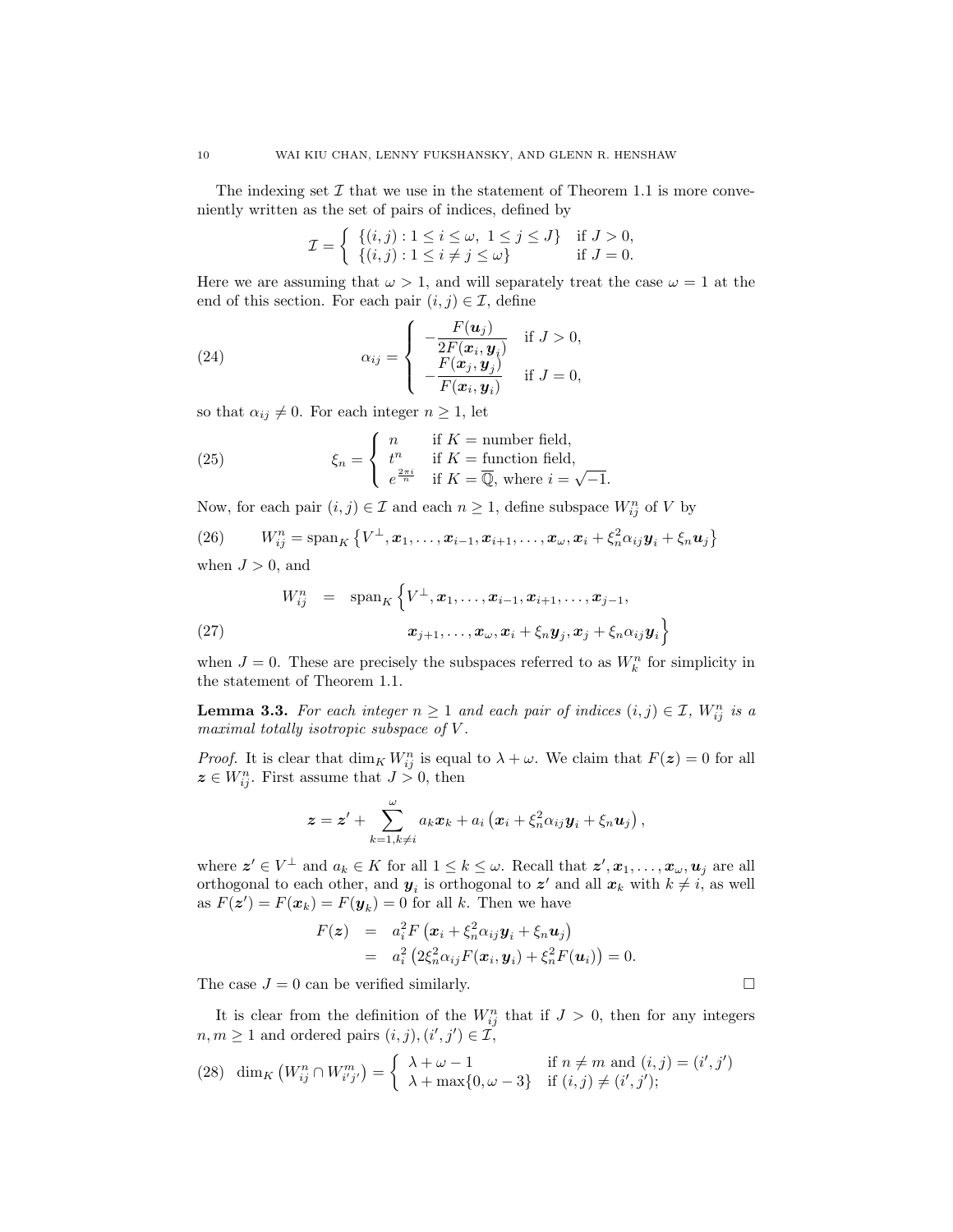whereas, if  $J = 0$ , then (29)

$$
\dim_K \left( W_{ij}^n \cap W_{i'j'}^m \right) = \begin{cases} \lambda + \omega - 2 & \text{if } n \neq m \text{ and } (i,j) = (i',j'),\\ \lambda + \omega - 2 & \text{if } (i,j) = (j',i'),\\ \lambda + \max\{0, \omega - 4\} & \text{if none of } i, j \text{ equals any of } i', j'. \end{cases}
$$

In particular, notice that for each ordered triple  $(n, i, j)$  we get a different maximal totally isotropic subspace  $W_{ij}^n$  of  $(V, F)$ .

**Lemma 3.4.** For each integer  $n \geq 1$ , the family of subspaces  $\{W_{ij}^n : (i,j) \in \mathcal{I}\}\$ spans V over K.

*Proof.* For any integer  $n \geq 1$ , let  $W^n$  be the subspace of V spanned by the family  $\{W_{ij}^n\}$ . It is clear that  $V^{\perp}$  and  $\boldsymbol{x}_1,\ldots,\boldsymbol{x}_{\omega}$  are in  $W^n$ . If  $J>0$ , then all of

$$
\xi_n^2\alpha_{11}\mathbf{y}_1+\xi_n\mathbf{u}_1,\ldots,\xi_n^2\alpha_{1J}\mathbf{y}_1+\xi_n\mathbf{u}_J,\ldots,\xi_n^2\alpha_{\omega 1}\mathbf{y}_{\omega}+\xi_n\mathbf{u}_1,\ldots,\xi_n^2\alpha_{\omega 1}\mathbf{y}_{\omega}+\xi_n\mathbf{u}_J
$$

are also in  $W^n$ . If, on the other hand,  $J = 0$ , then  $y_1, \ldots, y_{\omega} \in W^n$ . Therefore it is easy to see that in both cases  $W^n$  contains  $\lambda + 2\omega + J = L$  linearly independent vectors, hence  $W^n = V$  for each  $n \geq 1$ .

We are now ready to complete the proof of Theorem 1.1 in the case  $\omega > 1$ .

*Proof of Theorem 1.1:*  $\omega > 1$  *case.* The first two assertions of the theorem are proved by Lemma 3.3, Lemma 3.4, (28), and (29). We are left to show that the height of each  $W_{ij}^n$  is bounded above as depicted in the theorem.

First assume  $J > 0$ . By Lemma 2.2,

(30) 
$$
\mathcal{H}(W_{ij}^n) \leq N^{\frac{\delta \omega}{2}} \mathcal{H}(V^{\perp}) H(\boldsymbol{x}_i + \xi_n^2 \alpha_{ij} \boldsymbol{y}_i + \xi_n \boldsymbol{u}_j) \prod_{k=1, k \neq i}^{\omega} H(\boldsymbol{x}_k),
$$

where  $\delta$  is as in (12). Now, by Lemma 2.1,

(31) 
$$
H(\boldsymbol{x}_i + \xi_n^2 \alpha_{ij} \boldsymbol{y}_i + \xi_n \boldsymbol{u}_j) \leq 3^{\delta} H(1, \xi_n, \xi_n^2 \alpha_{ij}) h(\boldsymbol{x}_i) h(\boldsymbol{y}_i) h(\boldsymbol{u}_j).
$$

Notice that by (24),

(32)  
\n
$$
H(1, \xi_n, \xi_n^2 \alpha_{ij}) = H\left(2F(\boldsymbol{x}_i, \boldsymbol{y}_i), 2\xi_n F(\boldsymbol{x}_i, \boldsymbol{y}_i), \xi_n^2 F(\boldsymbol{u}_j)\right) \leq 2^{\delta} h(1, \xi_n^2) H\left(F(\boldsymbol{x}_i, \boldsymbol{y}_i), F(\boldsymbol{u}_j)\right) \n= 2^{\delta} h(1, \xi_n^2) H\left(\sum_{s=1}^N \sum_{t=1}^N f_{st} x_{is} y_{it}, \sum_{s=1}^N \sum_{t=1}^N f_{st} u_{js} u_{jt}\right) \n\leq (2N^2)^{\delta} h(1, \xi_n^2) h(\boldsymbol{x}_i) h(\boldsymbol{y}_i) h(\boldsymbol{u}_j)^2 H(F).
$$

Combining  $(30)$ ,  $(31)$ , and  $(32)$  with  $(23)$ , we obtain:

(33) 
$$
\mathcal{H}(W_{ij}^n) \leq (6N^{\frac{\omega+4}{2}})^{\delta} (C_K(J)\mathcal{E}_K(J)^{1-\delta})^3 \times \times H(F) \mathcal{H}(U)^3 \mathcal{H}(V^{\perp}) h(1,\xi_n^2) h(\mathbf{y}_i)^2 h(\mathbf{x}_i) \prod_{k=1}^{\omega} h(\mathbf{x}_k).
$$

Now (33) combined with Lemma 3.2 implies that

(34) 
$$
\mathcal{H}(W_{ij}^n) \leq \mathfrak{C}'_K(N,\omega,J) a_K(n) H(F)^{\frac{\omega+9}{2}} \mathcal{H}(U)^3 \mathcal{H}(V^{\perp}) \mathcal{H}(\mathbb{H}_i)^7 \prod_{k=1}^{\omega} \mathcal{H}(\mathbb{H}_k),
$$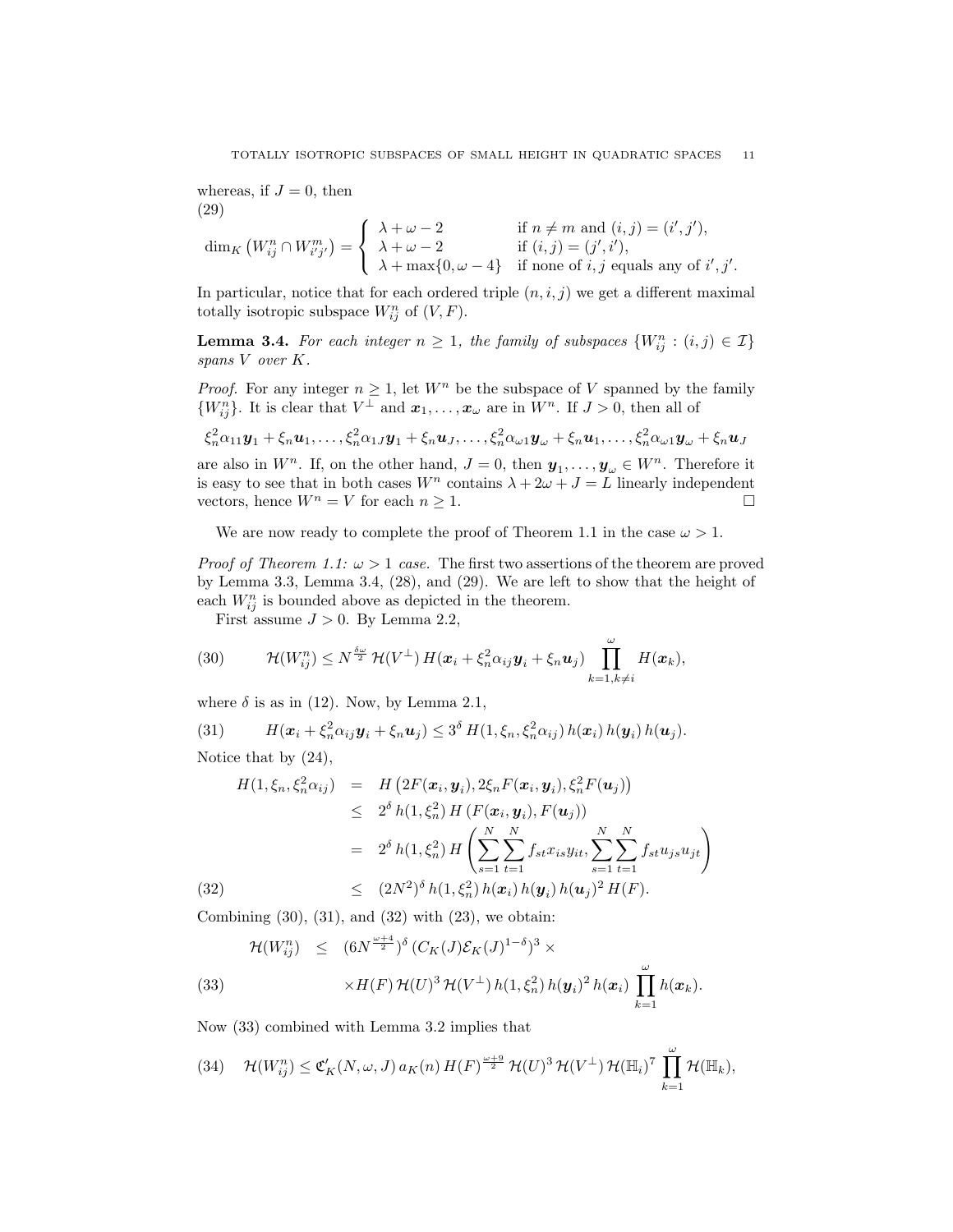where  $a_K(n)$  is as in (3) if K is a global field, and

(35) 
$$
\mathcal{H}(W_{ij}^n) \leq \mathfrak{C}'_K(N,\omega,J) H(F)^{\frac{\omega+9}{2}} \mathcal{H}(U)^3 \mathcal{H}(V^{\perp}) \mathcal{H}(\mathbb{H}_i)^{10} \prod_{k=1}^{\omega} \mathcal{H}(\mathbb{H}_k)^2
$$

if  $K = \overline{\mathbb{Q}}$ . The constant  $\mathfrak{C}'_K(N, \omega, J)$  in the inequalities above is given by (36)  $\mathcal{L}$ 

$$
\mathfrak{C}'_K(N,\omega,J)=\left\{\begin{array}{ll} 9\cdot 2^{\frac{3\omega+19}{2}}\,N^{\frac{\omega+12}{2}}\,C_K(J)^3\,G_K^4\,B_K(1)^{2\omega+6}&\text{if }K=\text{number field},\\ 16\,q^{\frac{4(\omega+3)g(K)}{d}}\,\left(C_K(J)\mathcal{E}_K(J)\right)^3\,G_K^4&\text{if }K=\text{function field},\\ 1492992\cdot72^{\omega+1}\,N^{\frac{\omega+12}{2}}\,C_K(J)^3\,G_K^4&\text{if }K=\overline{\mathbb{Q}}, \end{array}\right.
$$

and  $G_K = \mathcal{E}_K(2)^{1-\delta} A_K(2) C_K(2)$ , as in Lemma 3.2. For the sake of convenience, let

(37) 
$$
\begin{cases} p_1(\omega) = (\omega + 5)(\omega + 1)(\omega + 2)(\frac{3}{2})^{\omega} \\ p_2(\omega) = \frac{(6\omega + 9) + p_1(\omega)(6\omega + 5)}{4\omega + 2}. \end{cases}
$$

Now we combine (34), (35) with the bounds of Theorem 3.1 to obtain part (iii) of Theorem 1.1. The constant  $\mathfrak{C}_K = \mathfrak{C}_K(N, \omega, L, r)$  is defined by

(38) 
$$
\mathfrak{C}_K = \begin{cases} \mathfrak{C}'_K(N,\omega,J) \mathcal{G}_K(N,L,\omega)^{\omega+10} a_K(n) B_K(r)^r & \text{if char } K = 0, \\ \mathfrak{C}'_K(N,\omega,J) \mathcal{G}_K(N,L,\omega)^{\omega+10} a_K(n) q^{\frac{rg(K)}{d}} & \text{if char } K > 0, \end{cases}
$$

when  $K$  is a global field, and

$$
(39) \quad \mathfrak{C}_K = 8 \left( 2\omega + 1 \right)^{\frac{3}{2}} \mathfrak{C}'_K(N, \omega, J) \, \eta(L, r)^{p_2(\omega)} \, 3^{\frac{(10\omega + 11)(\omega + 2)\omega + 48\omega^4 p_1(\omega)}{2(\omega + 2)}} \, \omega^{\frac{p_1(\omega)}{2}}
$$

when  $K = \mathbb{Q}$ .

Now assume  $J = 0$ , then employing the same kind of estimates as above we obtain:

$$
\mathcal{H}(W_{ij}^n) \leq N^{\frac{\delta\omega}{2}} \mathcal{H}(V^{\perp}) H(\boldsymbol{x}_i + \xi_n \boldsymbol{y}_j) H(\boldsymbol{x}_j + \xi_n \alpha_{ij} \boldsymbol{y}_i) \prod_{k=1, k \neq i, j}^{\omega} H(\boldsymbol{x}_k)
$$
\n
$$
\leq N^{\frac{\delta\omega}{2}} \mathcal{H}(V^{\perp}) H(1, \xi_n) H(1, \xi_n \alpha_{ij}) h(\boldsymbol{y}_i) h(\boldsymbol{y}_j) \prod_{k=1}^{\omega} h(\boldsymbol{x}_k)
$$
\n
$$
\leq N^{\frac{\delta\omega}{2}} \mathcal{H}(V^{\perp}) H(1, \xi_n)^2 H(F(\boldsymbol{x}_i, \boldsymbol{y}_i), F(\boldsymbol{x}_j, \boldsymbol{y}_j)) h(\boldsymbol{y}_i) h(\boldsymbol{y}_j) \prod_{k=1}^{\omega} h(\boldsymbol{x}_k)
$$
\n(40) 
$$
\leq N^{\frac{\delta\omega}{2}} \mathcal{H}(V^{\perp}) H(1, \xi_n)^2 H(F) h(\boldsymbol{y}_i)^2 h(\boldsymbol{y}_j)^2 h(\boldsymbol{x}_i) h(\boldsymbol{x}_j) \prod_{k=1}^{\omega} h(\boldsymbol{x}_k).
$$

Then again Lemma 3.2 together with Theorem 3.1 imply part (iii) of Theorem 1.1. The constant  $\mathfrak{C}_K$  in this case is defined by (41)

$$
\mathfrak{C}_K = \begin{cases} 81 \cdot 2^{\frac{3\omega}{2} + 17} N^{\frac{\omega + 16}{2}} B_K(1)^{2\omega + 12} B_K(r)^r G_K^8 \mathcal{G}_K(N, L, \omega)^{\omega + 14} \text{ if char } K = 0\\ 256 \cdot q^{\frac{g(K)(4\omega + r + 24)}{d}} G_K^8 \mathcal{G}_K(N, L, \omega)^{\omega + 14} \text{ if char } K > 0 \end{cases}
$$

when  $K$  is a global field, and

(42) 
$$
\mathfrak{C}_K = 2^{3\omega + 26} 3^{\frac{24\omega^4 + 1(\omega)}{\omega + 2} + \frac{L(L-1)}{2} + 2\omega + 16} N^{\frac{\omega + 16}{2}} G_K^8 \omega^{\frac{q_1(\omega)}{2}} \eta(L, r)^{\frac{(6\omega + 5) q_1(\omega)}{4\omega + 2}}
$$

when  $K = \overline{Q}$ , where  $q_1(\omega) = (\omega + 10)(\omega + 1)(\omega + 2)(\frac{3}{2})^{\omega}$ . This completes the proof of the theorem when  $\omega > 1.$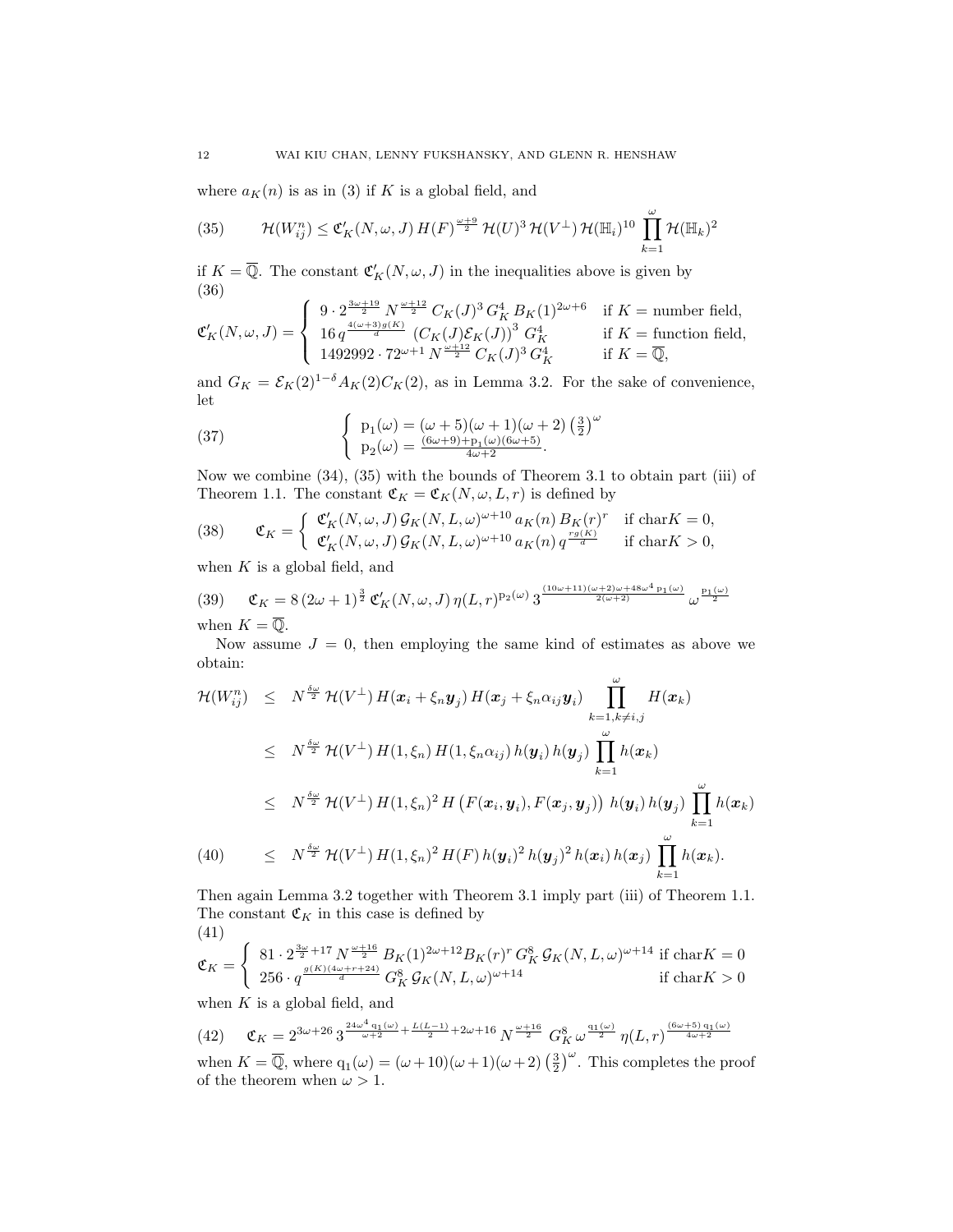Now we handle the case  $\omega = 1$ .

*Proof of Theorem 1.1:*  $\omega = 1$  case. Assume that  $\omega = 1$ , then  $J \ge 1$  since  $r =$  $J + 2\omega \geq 3$ , and we define

(43) 
$$
W_1^n = \text{span}_K \{ V^{\perp}, \mathbf{x}_1 \}, W_2^n = \text{span}_K \{ V^{\perp}, \mathbf{y}_1 \},
$$

$$
W_{j+2}^n = \text{span}_K \{ V^{\perp}, \mathbf{x}_1 + \xi_n^2 \alpha_{1j} \mathbf{y}_1 + \xi_n \mathbf{u}_j \}
$$

for each  $1 \leq j \leq J$  and  $n \in \mathbb{N}$ . It is clear that these are  $(\lambda + 1)$ -dimensional maximal totally isotropic subspaces of  $(V, F)$ , and any two of these intersect only in  $V^{\perp}$ , hence their intersection has dimension  $\omega + \lambda - 1$ . Further, for each n, the  $J+2$  subspaces defined in (43) span V.

To finish the proof, we need to show that for each  $n \in \mathbb{N}$  and  $1 \leq k \leq J+2$ ,  $\mathcal{H}(W_k^n)$  satisfies the bound of part (iii) of Theorem 1.1. By Lemma 2.2, for each  $1 \leq k \leq J+2$ ,

$$
\mathcal{H}(W_k^n) \leq N^{\frac{\delta}{2}} \mathcal{H}(V^{\perp}) \max \left\{ H(\boldsymbol{x}_1), H(\boldsymbol{y}_1), H(\boldsymbol{x}_i + \xi_n^2 \alpha_{ij} \boldsymbol{y}_i + \xi_n \boldsymbol{u}_j) \right\}
$$
\n
$$
\leq (9N)^{\frac{\delta}{2}} \mathcal{H}(V^{\perp}) H(1, \xi_n, \xi_n^2 \alpha_{1j}) h(\boldsymbol{x}_1) h(\boldsymbol{y}_1) h(\boldsymbol{u}_j)
$$

where  $j = k - 2$  and the last inequality follows by Lemma 2.1. Combining (44) with (32), we obtain:

$$
\mathcal{H}(W_k^n) \leq (36N^5)^{\frac{\delta}{2}} \mathcal{H}(V^{\perp}) h(1,\xi_n^2) h(\mathbf{x}_1)^2 h(\mathbf{y}_1)^2 h(\mathbf{u}_j)^3 H(F)
$$
  
\n
$$
\leq (6N^{\frac{5}{2}})^{\delta} \left( C_K(J) \mathcal{E}_K(J)^{1-\delta} \right)^3 H(F) \mathcal{H}(U)^3 \mathcal{H}(V^{\perp}) \times
$$
  
\n
$$
\times h(1,\xi_n^2) h(\mathbf{x}_1)^2 h(\mathbf{y}_1)^2,
$$

where the last inequality follows from (23). Now the statement of the lemma follows from the observation that the bound of (45) is precisely the bound of (33) in this case. This completes the proof of Theorem 1.1.  $\Box$ 

Acknowledgment. We would like to thank the referee for the helpful suggestions, which improved the quality of the paper.

#### **REFERENCES**

- [1] E. Bombieri and J. D. Vaaler. On Siegel's lemma. Invent. Math., 73(1):11–32, 1983.
- [2] J.-B. Bost, H. Gillet, and C. Soulé. Heights of projective varieties and positive Green forms. J. Amer. Math. Soc., 7(4):903–1027, 1994.
- [3] J. W. S. Cassels. Bounds for the least solutions of homogeneous quadratic equations. Proc. Cambridge Philos. Soc., 51:262–264, 1955.
- [4] W. K. Chan, L. Fukshansky, and G. Henshaw. Small zeros of quadratic forms missing a union of varieties. Trans. Amer. Math. Soc., 366(10):5587–5612, 2014.
- [5] L. Fukshansky. On effective Witt decomposition and Cartan-Dieudonn´e theorem. Canad. J. Math., 59(6):1284–1300, 2007.
- [6] L. Fukshansky. Small zeros of quadratic forms over  $\overline{Q}$ . Int. J. Number Theory, 4(3):503–523, 2008.
- [7] L. Fukshansky. Algebraic points of small height missing a union of varieties. J. Number Theory, 130(10):2099–2118, 2010.
- [8] L. Fukshansky. Heights and quadratic forms: on Cassels' theorem and its generalizations. In W. K. Chan, L. Fukshansky, R. Schulze-Pillot, and J. D. Vaaler, editors, Diophantine methods, lattices, and arithmetic theory of quadratic forms, Contemp. Math., 587, pages 77–94. Amer. Math. Soc., Providence, RI, 2013.
- [9] P. Gordan. Uber den grossten gemeinsamen factor. Math. Ann., 7:443–448, 1873.